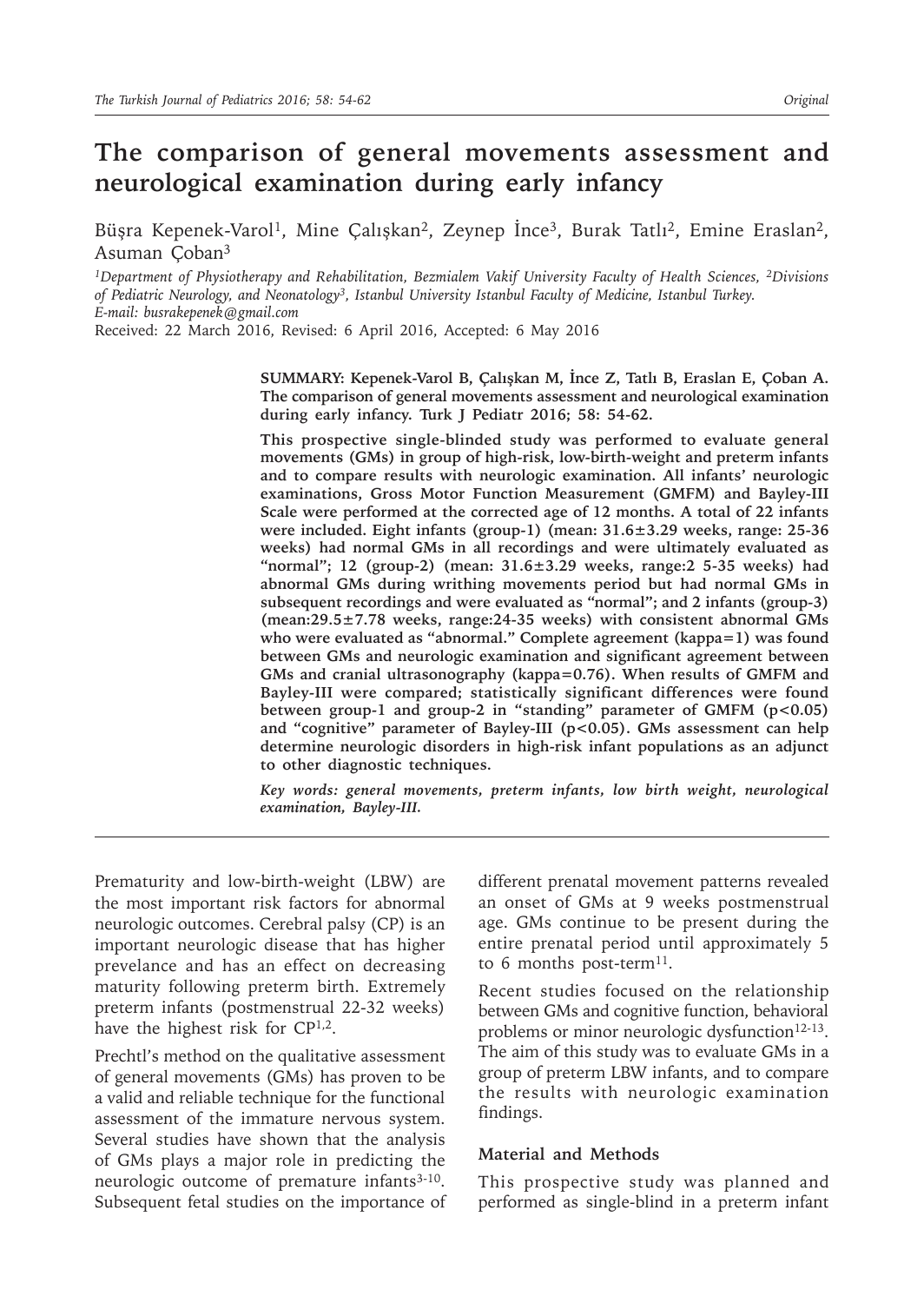cohort in the Division of Child Neurology Unit and Neonatal Intensive Care Unit, Istanbul Medical Faculty, Istanbul University between 2011 and 2013. The study was approved by the Ethics Committee of the Faculty of Medicine, Istanbul University, 1769 in 03.11.2011. Informed consents were received from parents.

## *Patients*

Preterm LBW infants whit a gestational age of <37 weeks and birth weight <2500 g in the Neonatal Intensive Care Unit (NICU) were included in the study. The exclusion criteria for the study were; infants with congenital malformations, genetic and metabolic diseases, ongoing mechanical ventilation therapy, and infants whose parents did not want to participate in the study. Twenty-two preterm low-birth-weight (LBW) infants (14 girls and 8 boys) were included in the study. After the following assessments, the infants were divided into groups according to GMs results. Group 1 included 8 infants who had normal GMs in all recordings and were ultimately evaluated as "normal"; group 2 comprised of 12 infants who had abnormal GMs during writhing movements period (38-48 weeks postmestrual age) but had normal GMs in the following recordings and were ultimately evaluated as "normal"; and group 3 constituted of 2 infants who had consistent poor repertoire (PR) GMs and cramped-synchronized (CS) GMs, and absent fidgety movements (FMs) in the fidgety period (46-60 weeks postmenstrual age), who were ultimately evaluated as "abnormal."

# *Assessments of general movements (GMs)*

A video camera was stabilized on a tripod and the infants were filmed midsagittally or laterally from above. The video recording period was 20-30 minutes for preterm and writhing movements and 10-15 minutes for the FMs period, excluding crying, fussing or sucking durations. During recording periods the infants were in a supine position in the incubator or on the bed depending on their ages. Any stimulus that could affect GMs was avoided, such as mirrors, toys or communication with parents. The infants were required to wear thin vests with arms and legs bare or only with diapers. The room/incubator temperature were adjusted according to the infants needs.

General movements involve the whole body in

a variable sequence of arm, leg, neck, and trunk movements. The movements of the different body parts do not occur in a complex way as seen in normal GMs during preterm, term, and early postterm age (first two months). GMs are called preterm GMs before term and "writhing movements" from term until approximately 6-9 weeks post-term. The form and character of GMs of normal infants, 6 to 9 weeks post-term, change from the writhing type to a fidgety pattern<sup>11,14.</sup> The types of normal GMs are defined as follows:

Preterm GMs: Preterm infant may occasionally have large amplitude GMs that are often fast in speed.

Writhing movements: These movements are characterized by small to moderate amplitude with slow to moderate speed.

Fidgety movements: FMs (46-60 weeks postmenstrual age) are small movements with moderate speed and variable accelariton of the limbs, trunk, and neck in all directions in the awake infant, without fussing and crying. FMs are present until around 6 months of age when intentional and antigravity movements occur and start to dominate<sup>11</sup>.

The types of abnormal GMs are defined as: PR GMs, CS GMs, and chaotic (Ch) GMs (Table I). If the nervous system is impared, FMs can be either abnormal or absent. A GMs-certified physiotherapist, recorded the videos of the spontaneous motor activities of infants from birth until corrected 5 months of age. No video recording was performed in the first 3 days of life because there are many physiologic and behavioral state fluctuations in this period of newborns<sup>11</sup>. Two to five video recordings were obtained for each infant in our study. The 1st (29-31 weeks), 2nd (32-37 weeks), and 3rd (38-44 weeks) recordings were examined for "preterm and writhing movements," and the 4th (48-50 weeks) and 5th (50-55 weeks) recordings were evaluated for FMs.

The evaluating physiotherapist was blinded to the prenatal and postnatal history of the infant. The findings were classified as normal (N), PR, or CS in the writhing period, and as normal fidgety (N), abnormal fidgety (AF), or absence of fidgety (F-) movements in the fidgety period.

The first assessments of the study cohort were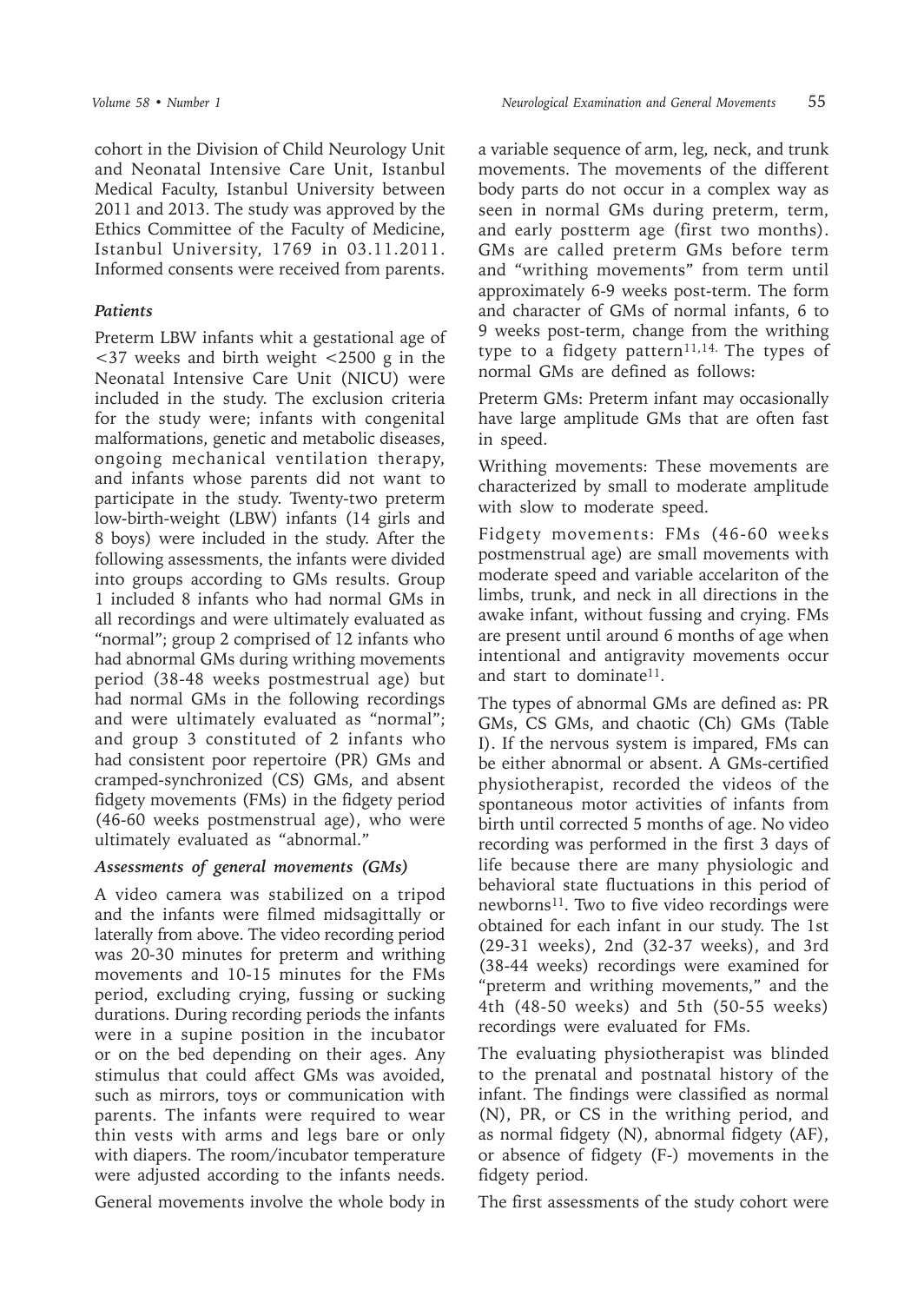| Table I. Abnormal General Movements <sup>11</sup> |                                                                                                                                                                                                      |  |  |  |  |  |
|---------------------------------------------------|------------------------------------------------------------------------------------------------------------------------------------------------------------------------------------------------------|--|--|--|--|--|
| Poor Repertoire GMs (PR)                          | Movements of different body parts do not occur in the complex way<br>seen in normal GMs and whereby the sequence of GMs is monotonous;<br>speed, amplitude and intensity lack the normal variability |  |  |  |  |  |
| Cramped-synchronized GMs (CS)                     | This abnormal GMs pattern appear rigid as they lack usual fluent<br>character and muscles contract and relax almost simultaneously.                                                                  |  |  |  |  |  |
| Chaotic GMs (Ch)                                  | In this pattern movements consistently appear jerky and occur in large<br>amplitude and high speed.                                                                                                  |  |  |  |  |  |
| Abnormal FMs                                      | Amplitude and speed of FMs are exaggerated. These movements are<br>seen rarely.                                                                                                                      |  |  |  |  |  |
| Absence of FMs                                    | FMs could not observe.                                                                                                                                                                               |  |  |  |  |  |

GMs: General Movements, FMs: Fidgety Movements

made by observing the GMs only. The patients were classified as normal or abnormal according to GMs results. After a one-year follow-up period, the prenatal and postnatal history of the patients, including examinations such as cranial ultrasonography, were reviewed from their data to provide bias about the clinical status of the patients before assessments.

### *Developmental outcome measures*

At corrected 12 months of age, reflexes and motor development of infants were examined by a specialist of child neurology who was blinded to the study groups. The Modified Ashworth Scale (MAS) is the most commonly used clinical measure of muscle spasticity<sup>15</sup>. In the present study, muscle tone was evaluated while infants were in supine position using MAS. The following muscles were evaluated using MAS: musculus (m) biceps brachii, m. triceps brachii, m. iliopsoas, adductor muscles of the hip (m. adductor longus, m. adductor brevis, m. adductor magnus, m. gracilis), hamstrings (m. biceps femoris, m. semitendinosus and m. semimembranosus), m. gastrocnemius.

Motor development was assessed using Gross Motor Function Measurement (GMFM). GMFM is commonly used to measure changes in gross motor function and to enable the development of scientific research studies on children with CP. The GMFM consists of 88 items in five dimensions: supine-prone (lying and rolling), sitting, crawling-kneeling, standing and walking-running<sup>16</sup>. In our study, supineprone, sitting, crawling-kneeling and standing parameters of GMFM were used.

The Bayley-III Scale was used to assess motor, cognitive, and language development.

The latest revision of the Bayley-III Scale is commonly used to identify infants at risk for developmental impairment and includes distinct composite scores: cognitive, language, and motor<sup>17</sup>

## **Statistical analysis**

Qualitative variables are presented as percentages and quantitative variables are shown as means with standard deviations. Cohen-Adjusted Kappa was used to correlate the assessment of GMs, cranial ultrasonography, and neurologic examinations. The percentage agreement ratio of 0.20 was accepted as nonsignificant, 0.21-0.40 as minimal agreement, 0.41-0.60 as moderate agreement, 0.61-0.80 as significant agreement, and 0.81-1.00 as complete agreement<sup>18</sup>. The Mann-Whitney U test was used to compare differences between the groups, and statistical significance was accepted as  $p<0.05$ .

# **Results**

At the beginning of the study 38 infants were eligible for the assessments. Sixteen were excluded from the study because they did not complete their follow-up assessments, and one died. Twenty-two high-risk infants (14 girls, 8 boys) were included in the final assessment. The gestational age ranged between 25-35 weeks (mean: 29.7±3.6 weeks) and the birth weights ranged from 595 g to 2150 g (mean:  $1352 \pm 582$  g). The demographic and clinical characteristics of the infants are shown in Table II.

Two to five video recordings were taken for GMs assessment. Two infants had five recordings, seven infants had four recordings, seven infants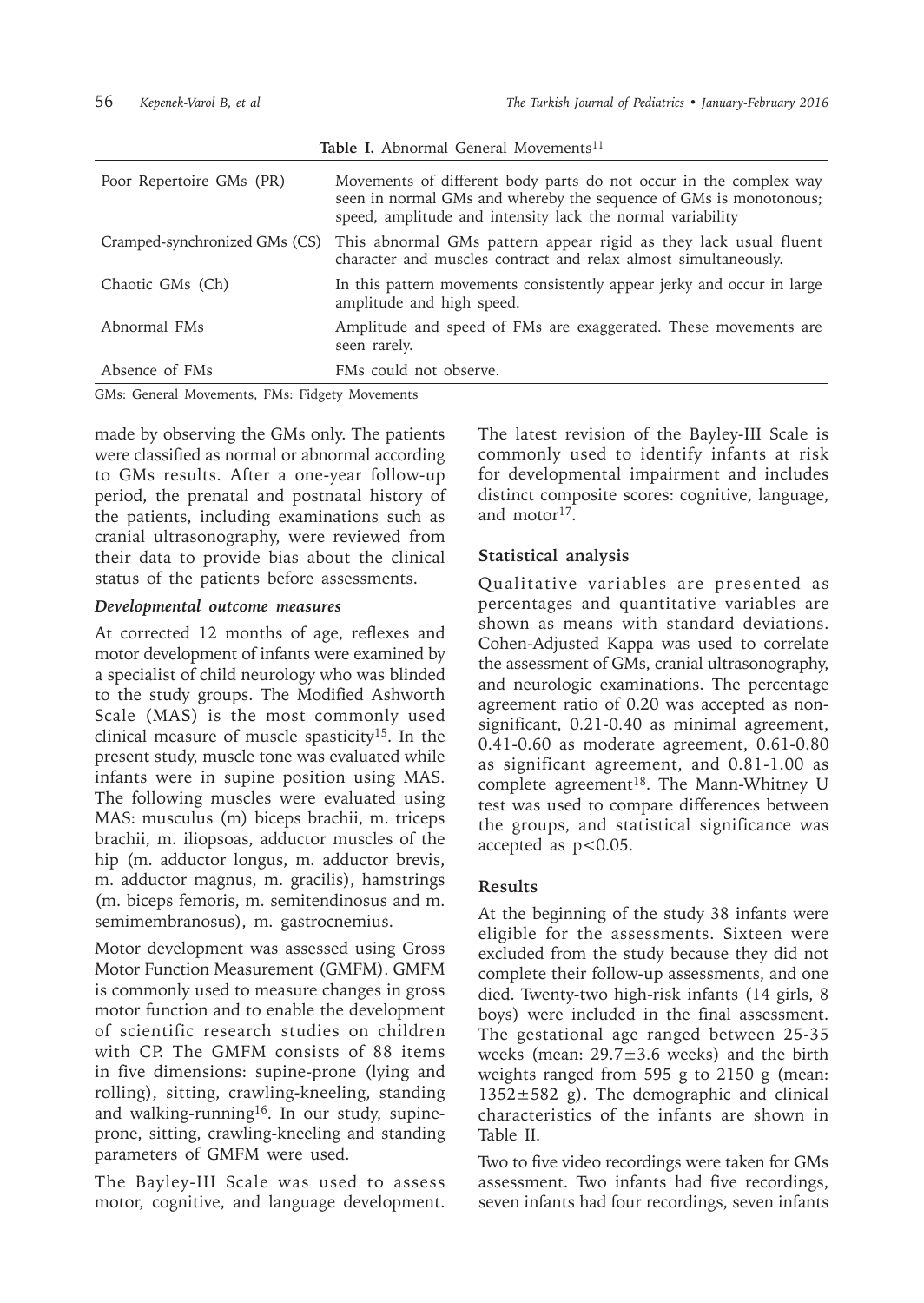| 8/14                   |
|------------------------|
| $29.7 \pm 3.6$         |
| $1352 \pm 582$         |
| $26.8 \pm 2.2$         |
| $6 \pm 1$<br>$8 \pm 1$ |
| 18<br>4                |
| 3<br>19                |
| 19<br>$4**$            |
| 1                      |
| $\overline{4}$         |
| 2                      |
| 3                      |
| 4                      |
| 3                      |
|                        |

**Table II.** Demographic and Clinical Characteristics of the Infants \*

\*A patient may be in more than one diagnosis

\*\*An infant died

had three recordings, and six infants had two recordings. The GMs results of all infants are given in Table III.

#### *The GMs results were categorized into 3 groups:*

Group 1 (n=8): Infants who had normal GMs in all recordings and were ultimately evaluated as "normal" (case no: 2,5,6,8,9,12,14,17).

Group 2  $(n=12)$ : Infants who had abnormal GMs during writhing movements period (PR and CS) but had normal GMs in subsequent recordings and were ultimately evaluated as "normal" (case no: 1,3,4,7,10,11,13,16,18,19 ,20,22).

Group 3  $(n=2)$ : Infants who had consistent PR and CS GMs and FMs were absent in the fidgety period. These infants were ultimately evaluated as "abnormal" (case no: 15,21).

The neurologic examination was completed at the corrected age of 12 months for all infants. Increased muscle tone in both of the upper and lower extremities (upper=2, lower=3) was found in one infant, while only in the lower extremities (lower=3) in another infant according to MAS. With the exception of these two infants, 20 had normal reflexes, muscle tone, and gross motor function. Complete agreement (kappa=1) was found between GMs and the results of the neurologic examinations.

At the age of corrected 12 months, the GMFM and Bayley-III Scale were used to evaluate the infants. The scores of the GMFM and Bayley-III Scale of all infants are shown in Table IV. Two infants in group 3 (abnormal GMs results) also had lower GMFM and Bayley-III scores than the other infants.

The results of GMFM and Bayley-III Scale were compared between group 1 and group 2. We found statistically significant differences between the groups only in the "standing" parameter of GMFM ( $p$ <0.05) and "cognitive" parameter of the Bayley-III Scale  $(p<0.05)$ (Table V). No statistically significant difference was found in other parameters between the groups.

One or more cranial ultrasonography images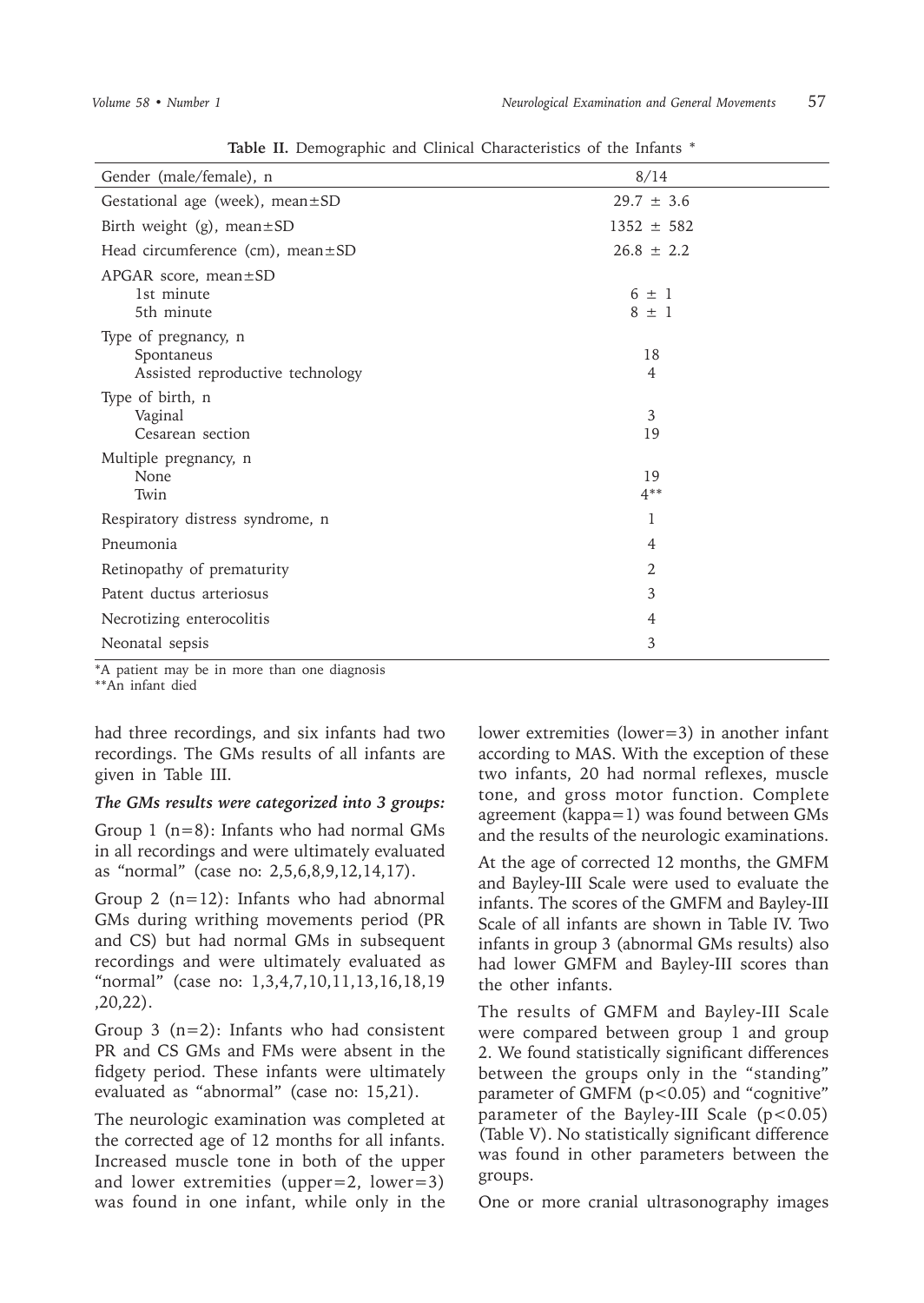|                | 1.record<br>29-31 weeks  | 2.record<br>32-37 weeks           | 3.record<br>38-44 weeks 48-50 weeks | 4.record                 | 5.record<br>50-55<br>weeks |                        |
|----------------|--------------------------|-----------------------------------|-------------------------------------|--------------------------|----------------------------|------------------------|
| Case no        | Writhing movements       |                                   |                                     | Fidgety movements        |                            | Results                |
| Group I        |                          |                                   |                                     |                          |                            |                        |
| $\mathbf{2}$   |                          |                                   | ${\bf N}$                           | $\overline{\phantom{a}}$ | ${\bf N}$                  | ${\bf N}$              |
| 5              | ${\bf N}$                | ${\bf N}$                         | $\overline{\phantom{a}}$            | ${\bf N}$                | $\mathbf N$                | ${\bf N}$              |
| 6              |                          |                                   | ${\bf N}$                           | ${\bf N}$                |                            | ${\bf N}$              |
| $\, 8$         |                          | ${\bf N}$                         | ${\bf N}$                           | ${\bf N}$                | $\overline{\phantom{a}}$   | ${\bf N}$              |
| $\overline{9}$ |                          | ${\bf N}$                         | ${\bf N}$                           | ${\bf N}$                | ${\bf N}$                  | ${\bf N}$              |
| 12             |                          | $\overline{\phantom{a}}$          |                                     | ${\bf N}$                | ${\bf N}$                  | ${\bf N}$              |
| 14             | ${\bf N}$                | ${\bf N}$                         |                                     |                          |                            | ${\bf N}$              |
| 17             | ${\bf N}$                | ${\bf N}$                         | ${\bf N}$                           |                          |                            | ${\bf N}$              |
| Group II       |                          |                                   |                                     |                          |                            |                        |
| $\mathbf{1}$   | PR                       |                                   |                                     | $\mathbf N$              | $\mathbf N$                | N                      |
| $\overline{3}$ | PR                       | ${\rm PR}$                        |                                     | ${\bf N}$                | ${\bf N}$                  | ${\bf N}$              |
| $\overline{4}$ | $\omega_{\rm{eff}}$      | $\ensuremath{\mathsf{PR}}\xspace$ | ${\sf PR}$                          | ${\bf N}$                | ${\bf N}$                  | ${\bf N}$              |
| 7              | CS                       | PR                                | $\mathbf N$                         | ${\bf N}$                | $\mathbf N$                | N                      |
| 10             | CS                       | ${\bf N}$                         | $\overline{a}$                      | ${\bf N}$                | $\blacksquare$             | ${\bf N}$              |
| $11\,$         | ${\sf PR}$               | ${\bf N}$                         |                                     |                          | $\overline{\phantom{a}}$   | ${\bf N}$              |
| 13             | PR                       | ${\bf N}$                         |                                     |                          | $\mathbf N$                | ${\bf N}$              |
| 16             | $\overline{\phantom{0}}$ | $\ensuremath{\mathsf{PR}}\xspace$ | ${\bf N}$                           |                          | $\overline{\phantom{a}}$   | ${\bf N}$              |
| $18\,$         | $\overline{\phantom{0}}$ | $\ensuremath{\mathsf{PR}}\xspace$ | ${\bf N}$                           | ${\bf N}$                | ${\bf N}$                  | ${\bf N}$              |
| 19             | PR                       | PR                                | $\overline{a}$                      | ${\bf N}$                | $\mathbf N$                | ${\bf N}$              |
| $20\,$         | $\mathbb{C}\mathsf{S}$   | $\ensuremath{\mathsf{PR}}\xspace$ | $\overline{\phantom{a}}$            | ${\bf N}$                | ${\bf N}$                  | ${\bf N}$              |
| 22             | ${\rm PR}$               | ${\bf N}$                         | ${\bf N}$                           | $\overline{\phantom{a}}$ | $\overline{\phantom{a}}$   | ${\bf N}$              |
| Group III      |                          |                                   |                                     |                          |                            |                        |
| 15             | CS                       | CS                                | CS                                  | $F-$                     | ${\rm F}$ -                | AN                     |
| 21             | <b>CS</b>                | CS                                | $\overline{\phantom{0}}$            |                          | ${\rm F}$ -                | $\mathbf{A}\mathbf{N}$ |

**Table III.** The results of GMs Assessment

N: Normal, AN: Abnormal, PR:"Poor Repertoire", CS:"Cramped-Synchronized", F-:"Absent Fidgety"

were obtained from each infant during hospitalization. The last cranial ultrasonography obtained before discharge was included in the study. However, the ultrasonography findings were not known and were reviewed from their data when infants reached the corrected age of 12 months. We compared cranial ultrasonography and GMs assessment, and significant agreement was found between GMs and cranial ultrasonography (kappa=0.76).

### **Discussion**

In our study, which aimed to evaluate GMs and compare the GMs assessment results with

the findings of neurologic examinations, we demonstrated high consistency between GMs results and neurologic assessment in a group of high-risk, preterm LBW infants. A high degree of agreement was found between the results of GMs and neurologic examinations at the corrected age of 12 months.

Assessment of GMs is a non-invasive method that can be performed without expensive equipment<sup>11</sup>. The assessment of GMs may be useful in the determination of possible neurologic impairments that may occur in the future. The assessments are dependent on Gestalt perception of the observers<sup>19</sup>; therefore,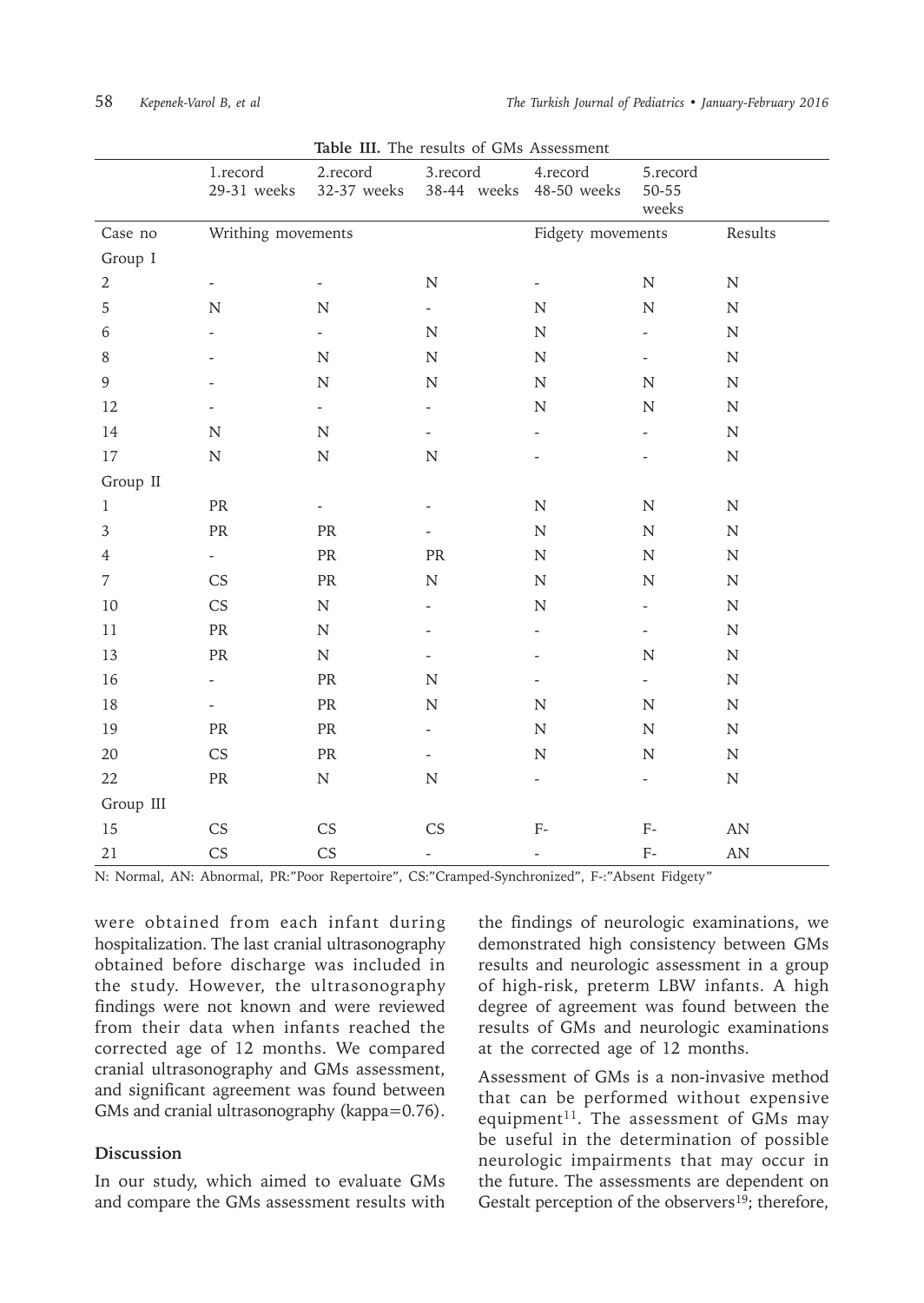| GMFM Scores, mean $\pm$ SD |                 |  |  |  |  |
|----------------------------|-----------------|--|--|--|--|
| Supine-prone               | $97.2 \pm 1.9$  |  |  |  |  |
| Sitting                    | $92.1 \pm 13.7$ |  |  |  |  |
| Crawling-kneeling          | $77.3 \pm 10.5$ |  |  |  |  |
| Standing                   | $60.5 \pm 10.8$ |  |  |  |  |
|                            |                 |  |  |  |  |
| Bayley-III Scores, mean±SD |                 |  |  |  |  |
| Cognitive                  | $88.6 \pm 11.2$ |  |  |  |  |
| Gross motor                | $84.8 \pm 12.9$ |  |  |  |  |
| Language                   | $85.8 \pm 14.8$ |  |  |  |  |
|                            |                 |  |  |  |  |

**Table IV.** GMFM and Bayley-III Scores of all Infants

GMFM: Gross Motor Function Measure

there have been some arguments about the subjective nature of the method. However, Valentin et al.<sup>20</sup> found the inter-observer reliability of GMs to be 90%. Abnormal GMs, especially cramped-synchronized GMs, seem to be a predictor of permanent motor impairment<sup>4</sup>. Nakajima et al.<sup>21</sup> studied 18 preterm infants with 22 weeks post-term age and concluded that the detailed score of poor repertoire GMs was not related to neurologic outcomes but indicated that FMs have specific predictive value for neurologic outcomes. In our study, PR GMs were not found predictive for neurologic outcomes and the infants with PR GMs developed normal FMs. CP was predicted through consistent and predominant CS GMs according to Ferrari et al.<sup>4</sup>. In the same study, the authors also indicated that it is wise to

continue video recording when CS GMs became intermittant to determine whether they were transient or consistent, and whether FMs would appear. We followed-up infants who had persistent CS GMs during the FMs period.

Cioni et al.3,22 showed that the results of GMs assessment were highly correlated with neurologic outcomes. According to a review<sup>23</sup> there is good evidence that GMs assessment can accurately predict the development of CP. In our study, infants who had persistant abnormal GMs showed CP sypmtoms and those who had normal GMs demonstrated normal neurologic development at a corrected age of 12 months, which supports findings in the literature. Infants with CP symptoms were included in 2-year follow-up period and were diagnosed as having CP. One infant had level-II by Gross

| <b>Table V.</b> The differences in GMFM and Baylev-III scores between Group 1 and Group 2 |  |  |  |  |  |  |  |
|-------------------------------------------------------------------------------------------|--|--|--|--|--|--|--|
|                                                                                           |  |  |  |  |  |  |  |

|                            | Group $1$ $(n=8)$<br>$mean \pm SD$ | Group 2 $(n=12)$<br>$mean \pm SD$ | p        |
|----------------------------|------------------------------------|-----------------------------------|----------|
| GMFM scores, mean $\pm$ SD |                                    |                                   |          |
| Supine-prone               | 100                                | 100                               | 1.0      |
| Sitting                    | $99.3 \pm 1.9$                     | $98.7 \pm 3.1$                    | 0.851    |
| Crawling-kneeling          | $81.3 \pm 11.3$                    | $85.7 \pm 11.7$                   | 0.305    |
| Standing                   | $80.2 \pm 16.7$                    | $57.3 \pm 20.3$                   | $0.025*$ |
|                            |                                    |                                   |          |
| Bayley-III scores, mean±SD |                                    |                                   |          |
| Cognitive                  | $95 \pm 7.1$                       | $86.6 \pm 8.3$                    | $0.047*$ |
| Gross motor                | $89.1 \pm 13$                      | $85.6 \pm 8.5$                    | 0.571    |
| Language                   | $91.8 \pm 3.5$                     | $85.8 \pm 12.5$                   | 0.208    |

GMFM: Gross Motor Function Measure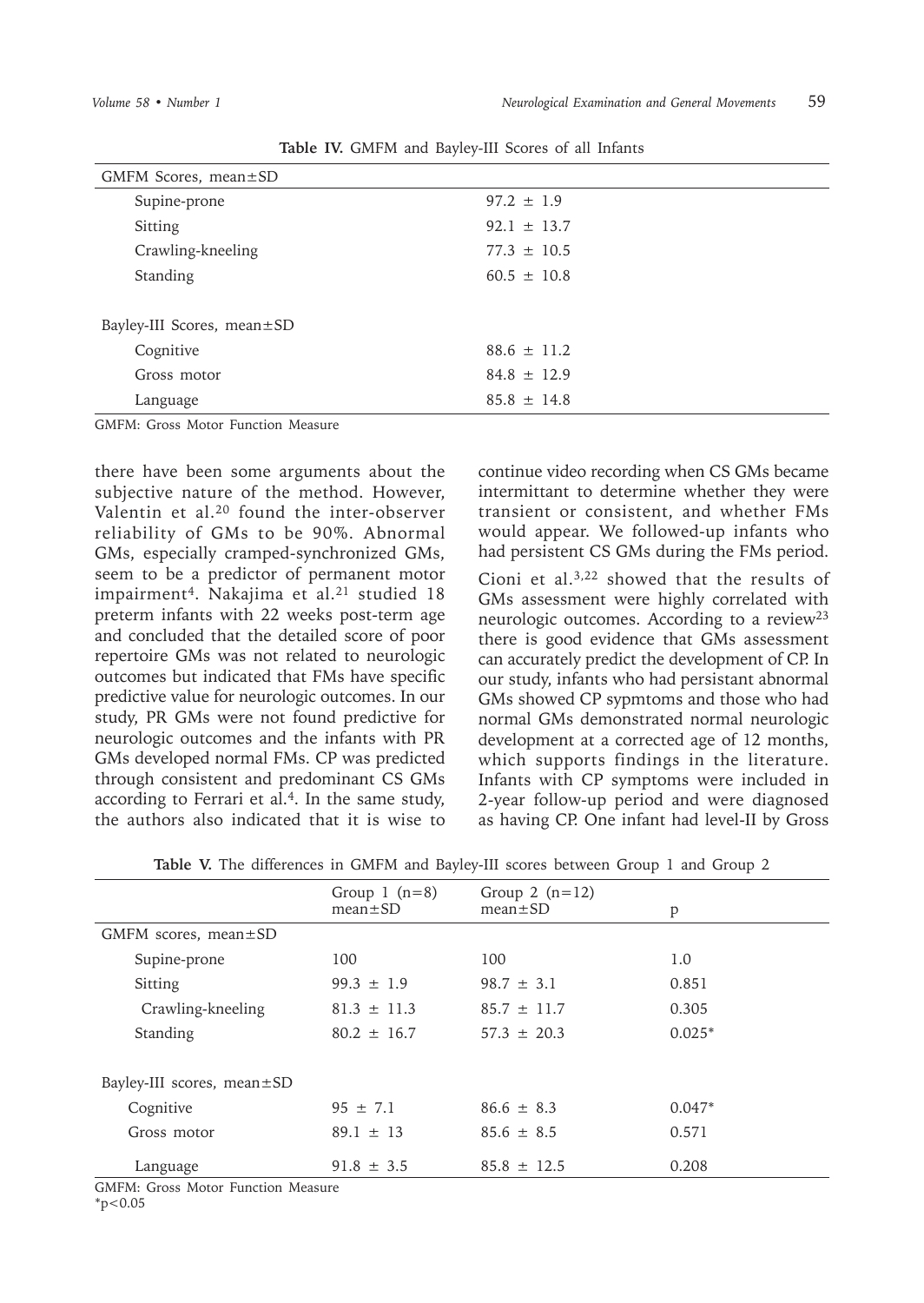Motor Function Classification Scale (GMFCS) and the other had level-V by GMFCS.

The provision of a developmental trajectory for each individual is the most important advantage of the GMs assessment, by indicating consistency or inconsistency of normal or abnormal findings. Ferrari et al.<sup>4</sup> supported that infants with similar neurologic outcomes had similar developmental trajectories. In the same study, consistency in time or predominance from preterm birth to 5 months post-term age, specifically the CS character of GMs, was reported to determine development of subsequent CP. The authors also confirmed that normal FMs following transient abnormalities of GMs indicates a normal outcome, and absence of FMs suggest a neurologic deficiency. The predictive value of FMs period is known to be more effective than other periods. Several studies have demonstrated a relationship between the quality of GMs and neurologic outcomes during the FMs period<sup>7,9,19,24</sup>. The quality of FMs was shown to allow valid determinations about neurologic outcomes such as the first signs of spasticity by Prechtl et al.14. Similar to previous studies, we observed high consistency between FMs and neurologic outcomes. Infants who had normal FMs had normal neurologic outcomes.

Repeated recordings of GMs are more valuable in the neurodevelopmental follow-up of infants rather than single GMs recording<sup>22,25</sup>. In our study, we performed at least two and a maximum of five video recordings per infant from birth to 6 months. The absence of FMs is highly predictive for the development of CP and it is necessary to use at least one video recording and a second recording if FMs are not described in the first recording<sup>11</sup>. Nevertheless, Mutlu et al.<sup>10</sup> showed high consistency between FMs and neurologic outcomes using only one recording. In our study, we tried to provide at least one recording during the FMs period at 48-55 weeks of gestation. Eleven infants had two video recordings, six had one video recording, and unfortunately, five had no video recordings in the FMs period. Two infants had absent FMs and the result of their neurologic examination was CP. Adde et al.<sup>26</sup> evaluated 52 preterm and term infants' FMs recordings using computer-based software and they showed that using two video recordings

rather than one improved the computer visionbased identification of FMs. We suggest that the computer-based method in detecting FMs would be helpful and easy in future studies.

Kodric et al.<sup>27</sup> studied GMs of 26 preterm infants with 23-36 weeks gestational age and the results of GMs were compared with the results of the Bayley mental and psychomotor developmental index which was assessed between two and three years of chronologic age. The authors reported that infants with normal writhing GMs and normal FMs achieved the highest scores on the mental and psychomotor developmental index, while the infants with CS GMs. This was also true in our study, the infants who had no FMs had the lowest scores in all parameters of Bayley-III and GMFM. Bruggink et al.<sup>28</sup> showed that the quality of GMs during early infancy for preterm children was a marker for intelligence at school age. They also reported when GMs normalized before term, IQ scores were within normal limits and when GMs were persistently abnormal until 8 weeks after term IQ scores were lower. In the present study, we also compared Bayley-III and GMFM results of infants who had persistent abnormal GMs (group 3), and those with abnormal GMs with normal GMs in subsequent recordings (group 2) at the corrected age of 12 months. A statistically significant difference was found in the "standing" parameter of GMFM (p<0.05) and "cognitive" parameter of the Bayley-III Scale (p<0.05). High-risk infants must be closely monitored, especially in developmental terms, because of their highrisk of growth retardation<sup>29</sup>. If we performed this comparison in earlier months, perhaps using other parameter (sitting, crawling, etc.) differences could occur. On the other hand, preterm infants with low scores could catch up with other infants by 12 months on the differences that we found between Bayley-III and GMFM scores in the future. We think future studies should focus on comparing results of long-term follow-up and with larger study groups.

Many studies detected the predictive value of GMs as high, as well as the neurologic assessment and cranial ultrasonography14,30. Seme-Ciglenecki<sup>31</sup> showed that cranial ultrasonography had a lower sensitivity but almost the same specificity as GMs. Mutlu et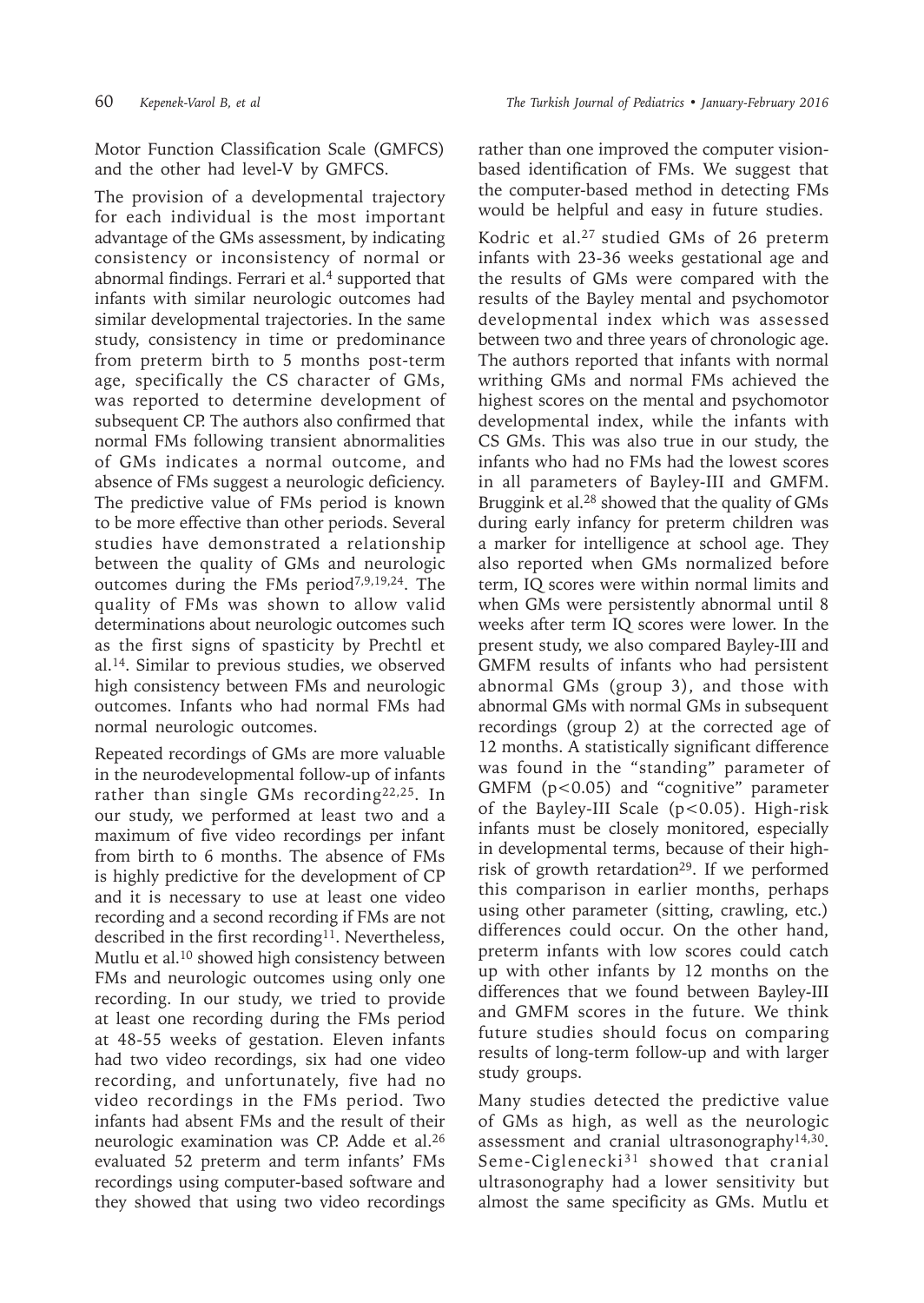al.10 found complete agreement (kappa=0.86) between cranial ultrasonography findings and GMs. Cioni et al.<sup>22</sup> found 78-83% compliance between neurologic assessment and GMs. Our findings also supported these studies with significant agreement (kappa=0.76) between cranial ultrasonography and GMs.

Many studies have reported a correlation between abnormal GMs and subsequent neurologic impairments, such as CP and minor neurologic deficits14,19,32-34. A limitation of our study was the inability for long-term follow-up of the infants. The other limitation of our study was that we could not recruit more patients, because it was difficult to convince the parents to join the study. We could not reassess and follow-up more infants because the parents were reluctant to bring their babies back to the hospital after a long hospitalization period in the NICU. Postpartum depression may have also had an effect on this unwillingness.

### **Conclusion**

The assessment of the quality of GMs, especially CS GMs and FMs, can help to determine neurologic disorders in high-risk infants. In conclusion, we suggest the combination of neurologic examination, GMs, and other methods to detect neurologic impairment in high-risk, preterm LBW infants. Studies are needed with frequent follow-up examinations completed over a long-term period, with a high number of infants.

#### **Acknowledgements**

The authors give thanks to Monica Ann Malt and David Chapman for their editing support. The authors also wish to thank the staff of the Neonatal Care Unit, Faculty of Medicine of Istanbul University for their sincerity and helpfulness. We are grateful to Dr. İpek Alemdaroğlu for her critical reading of the article.

#### **REFERENCES**

- 1. Fawke J. Neurological outcomes following preterm birth. Semin Fetal Neonatal Med 2007; 12: 374-382.
- 2. Can G, Coban A, Ince Z, Ozmen M. Yenidoğan ve hastalıkları. İçinde: Neyzi O, Ertugrul T, (eds). Pediyatri (<sup>4</sup>ed). İstanbul: Nobel Tıp Kitabevleri; 2010: 335-505.
- 3. Cioni G, Ferrari F, Einspieler C, Paolicelli PB, Barbani MT, Prechtl HF. Comparison between observation of spontaneous movements and neurologic examination in preterm infants. J Pediatr 1997; 130: 704-711.
- 4. Ferrari F, Cioni G, Einspieler C, Roversi MF, Bos AF, Paolicelli PB, et al. Cramped synchronized general movements in preterm infants as an early marker for cerebral palsy. Arch Pediat Adolesc Med 2002; 156: 460-467.
- 5. Bruggink JL, Einspieler C, Butcher PR, Van Braeckel KN, Prechtl HF, Bos AF. The quality of the early motor repertoire in preterm infants predicts minor neurologic dysfunction at school age. J Pediatr 2008; 153: 32-39.
- 6. Bruggink JL, Einspieler C, Butcher PR, Stremmelaar EF, Prechtl HF, Bos AF. Quantitative aspects of the early motor repertoire in preterm infants: Do they predict minor neurological dysfunction at school age? Early Hum Dev 2009; 85: 25-36.
- 7. Adde L, Rygg M, Lossius K, Oberg GK, Stoen R. General movement assessment: Predicting cerebral palsy in clinical practise. Early Hum Dev 2007; 83: 13-18.
- 8. Romeo DM, Guzzetta A, Scoto M, Cioni M, Patusi P, Mazzone D, et al. Early neurologic assessment in preterm-infants: Integration of traditional neurologic examination and observation of general movements. Eur J Paediatr Neurol 2008; 12: 183-189.
- 9. Burger M, Frieg A, Louw QA. General movements as a predictive tool of the neurological outcome in very low and extremely low birth weight infants - A South African perspective. Early Hum Dev 2011; 87: 303-308.
- 10. Mutlu A, Livanelioglu A, Korkmaz A. Assessment of "general movements" in high-risk infants by Prechtl analysis during early intervention period in the first year of life. Turk J Pediatr 2010; 52: 630-637.
- 11. Einspieler C, Prechtl HF, Bos AF, Ferrari F, Cioni G. Prechtl's Method on the Qualitative Assessment of General Movements in Preterm, Term and Young Infants. London: Mac Keith Press; 2004.
- 12. Einspieler C, Bos AF, Libertus ME, Marschik PB. The General Movement Assessment Helps Us to Identify Preterm Infants at Risk for Cognitive Dysfunction. Front Psychol 2016; 7.
- 13. Bennema AN, Schendelaar P, Seggers J, Haadsma ML, Heineman MJ, Hadders-Algra M. Predictive value of general movements' quality in low-risk infants for minor neurological dysfunction and behavioural problems at preschool age. Early Hum Dev 2016; 94: 19-24.
- 14. Prechtl HF, Einspieler C, Cioni G, Bos AF, Ferrari F, Sontheimer D. An early marker for neurological deficits after perinatal brain lesions. Lancet 1997; 349: 1361- 1363.
- 15. Scholtes VA, Becher JG, Beelen A, Lankhorst GJ. Clinical assessment of spasticity in children with cerebral palsy: a critical review of available instruments. Dev Med Child Neurol 2006; 48: 64-73.
- 16. Russell DJ, Rosenbaum PL, Cadman DT, Gowland C, Hardy S, Jarvis S. The gross motor function measure - a means to evaluate the effects of physical therapy. Dev Med Child Neurol 1989; 31: 341-352.
- 17. Greene MM, Patra K, Nelson MN, Silvestri JM. Evaluating preterm infants with the Bayley-III: Patterns and correlates of development. Res Dev Disabil 2012; 33: 1948-1956.